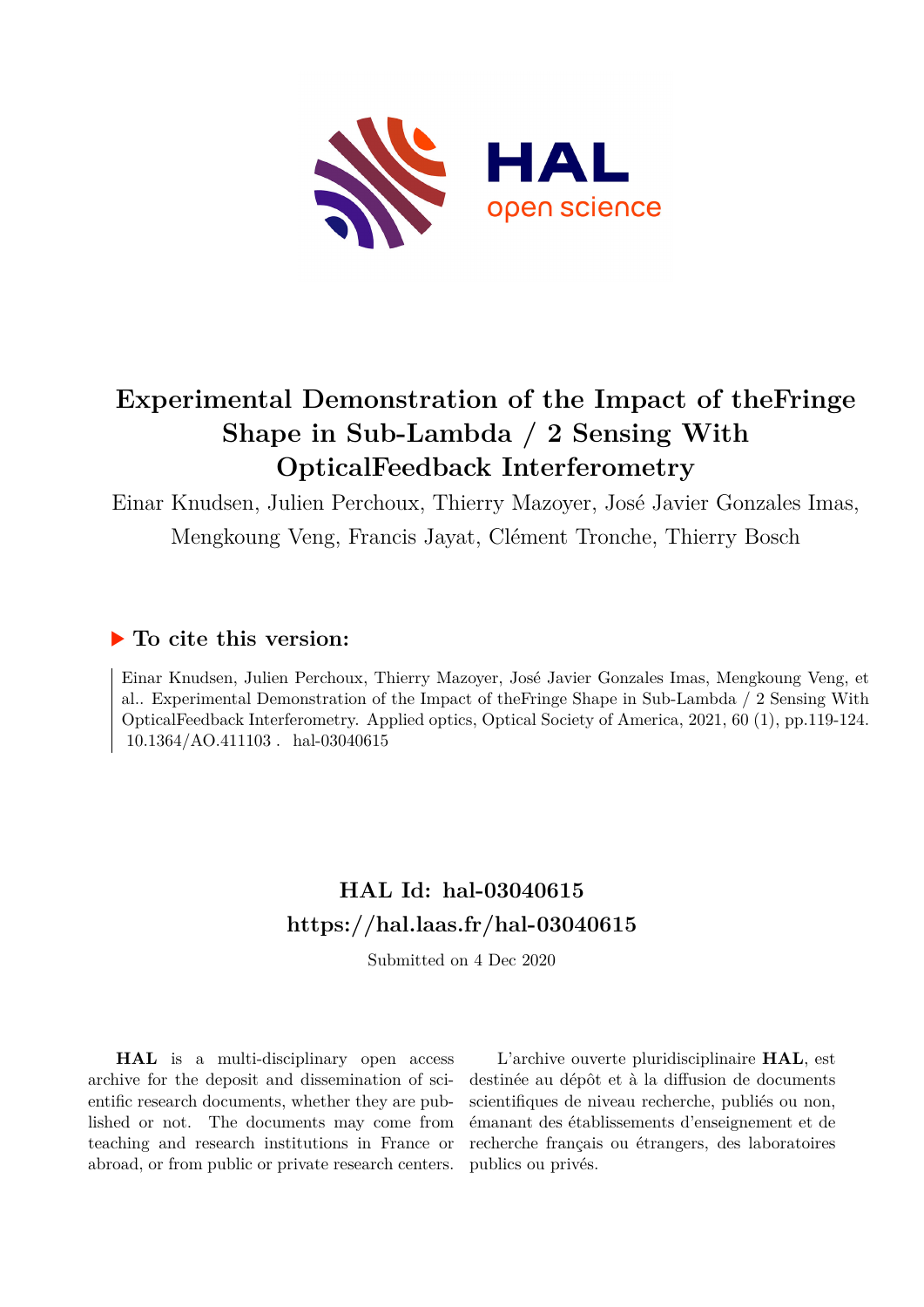# **Experimental Demonstration of the Impact of the Fringe Shape in Sub-Lambda / 2 Sensing With Optical Feedback Interferometry**

EINAR KNUDSEN $^{1,2,^{\ast}}$ , JULIEN PERCHOUX $^{1}$ , Thierry Mazoyer $^{2}$ , José Imas $^{1}$ , Mengkoung Veng $^{1}$ , **FRANCIS JAYAT**<sup>1</sup> **, CLÉMENT TRONCHE**<sup>1</sup> **, AND THIERRY BOSCH**<sup>1</sup>

<sup>1</sup>*LAAS-CNRS, Université de Toulouse, CNRS, INP, 31062 Toulouse, France*

<sup>2</sup>*ACOEM, Department of Innovation, 200 Allée des Ormeaux, Limonest, France*

\**Corresponding author: einar.knudsen@toulouse-inp.fr, einar.knudsen@acoem.com*

*Compiled November 24, 2020*

**It is established in the Optical Feedback Interferometry (OFI) theory that the shape of the interferometric fringe has an impact on the detector's response to very small displacement measurements. In this paper we validate - for the first time based on experimental results - this statement by comparing experiments to an established model implementation. Through these experiments we show that the amplitude of the signals induced by sub-lambda/2 optical path variations is linearly dependent on the slope of the underlying fringe. Thus, careful control of the phase allows us to maximize the detection amplitude of very small displacements by positioning the phase where the fringe slope is the steepest. These results are directly applicable to established OFI applications that measure sub-lambda/2 optical path variations, such as OFI vibrometers or acoustic imaging though the acousto-optic effect.** © 2020 Optical Society of America

<http://dx.doi.org/10.1364/ao.XX.XXXXXX>

## **1. INTRODUCTION**

Optical Feedback Interferometry (OFI) is a compact and versatile non-contact sensing scheme [1, 2] with numerous areas of application. It is used in displacement sensing [3–5] including vibrometry [6–8], absolute distance measurements [9–11], velocimetry  $[12, 13]$  and flowmetry  $[14–16]$ , to mention a few. OFI is compact, robust, self-aligned and above all, it's need for very few optical elements compared to classical interferometric devices makes it a low cost sensing scheme. Recent advances [17–19] have made the technology capable of measuring displacements in the range of 120 pm which is a major improvement of the OFI sensing scheme. This approach requires additional optical elements, and the increase of system complexity makes this approach cumbersome as it approaches the number of elements used in commercial interferometers today.

Nevertheless, the OFI sensing scheme gains importance in various sensing domains such as vibrometry or the very promising acoustic imaging through the acousto-optical effect. Bertling *et al* [20] and Urgiles *et al* [21] created visual representations of sound waves in air using OFI. Their method is based on the sensing of the acousto-optic effect, where acoustic pressure variations induce modulations of the refractive index of air. These minute modulations create small changes in the optical path between the laser and the target. The variations are far below a half laser wavelength and at the edge of the limitations

of the technology in it's classical compact form.

OFI operates the following way: Coherent light from the laser is backscattered from a target and returns back into the laser cavity. The returning light is coherently mixed with the lasing field. The mixing induces perturbations in the laser wave phase and amplitude, the latest which can be measured by the laser's in-package photodiode. An analysis of the signal provides information about the target it is pointing on. In particular, if the target is moving, interferometric fringes corresponding to a displacement of half the wavelength *λ* will be observed. By simply counting fringes we can record the target's movement along the beam axis.

Ameliorations were made to the OFI sensing scheme by Giuliani *et al* [6] to improve the lower limits of detection in vibrometry applications. They devised a non-contact vibrometer where the system was designed to maintain the laser phase at an operating point through an electronic feedback loop, a method called phase locking. In Giuliani's approach the operating point is set to the half fringe, as it allows a larger measurement dynamic. Measurements of down to 0.1 nm are reported. The advantage of this system was that there would be no drift in signal amplitude for a given measurement due to changes in optical conditions.

As explained by Taimre *et al* [2], for sub-*λ*/2 displacements, the target's movement is directly reproduced in the interferometric signal in an analog fashion. Lukashkin et al [22], inspired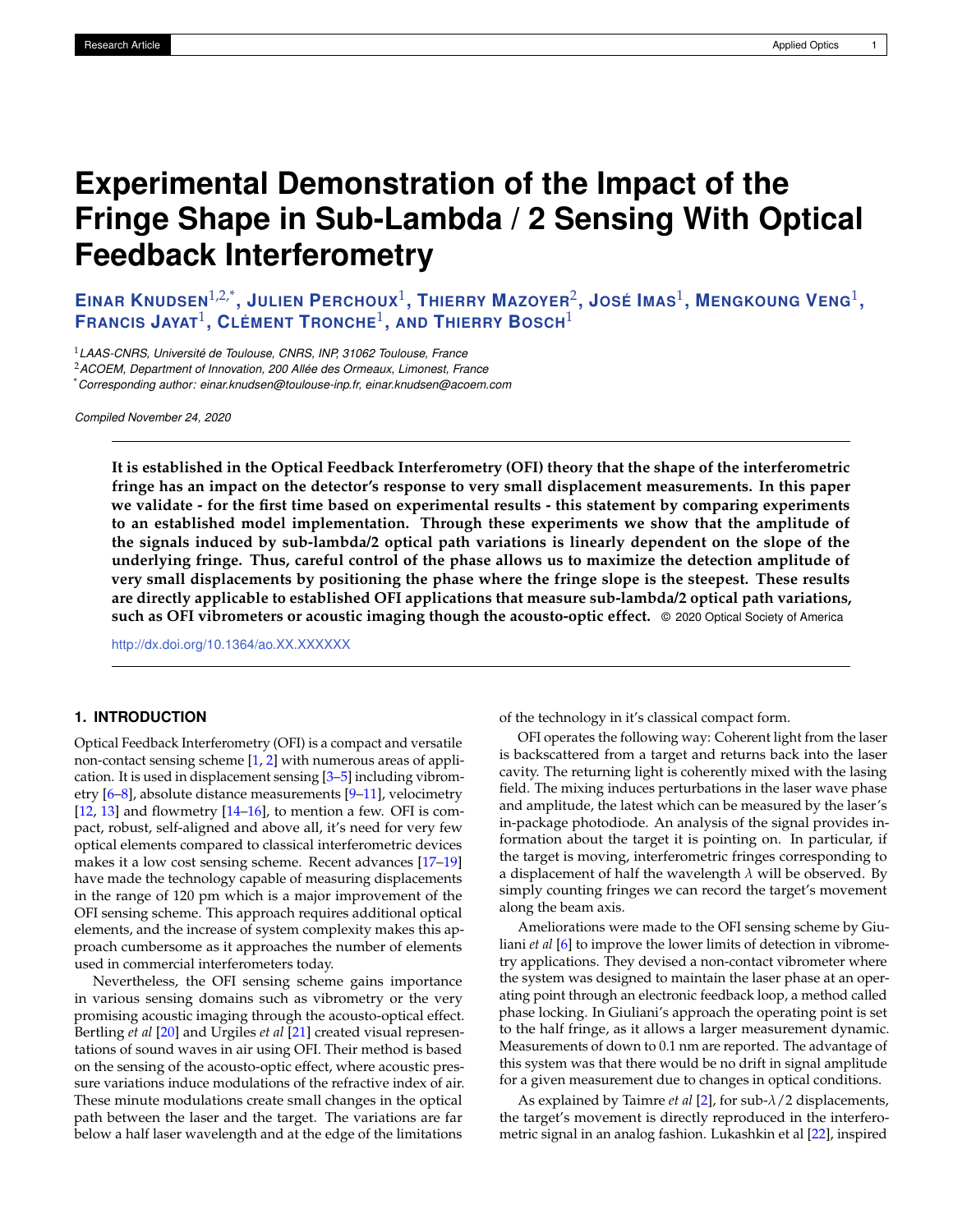by the approach in [6], regulated the mean distance between the laser and an oscillating target in order to fix an operating point around which the system would operate. This served to reduce distortions of the signal due to the fringe shape.

The shape of the fringe has an impact on measurements of sub-*λ*/2 optical path variations. A deeper knowledge of these effects would be beneficial for the further development of systems such as Giuliani's. The detection capacities of these types of OFI systems could be ameliorated by locking the phase at a point where the fringe slope is steeper than on the half-fringe point. This would increase the signal gain amplitude for a given excitation.

Experiments coupled with a comprehensive model has not yet been performed to explicitly show the impact of the fringe shape on the phase-to-power conversion for small displacements.

In this paper we present a dedicated, repeatable and robust experiment showing the impact of the fringe shape on small signals. We demonstrate experimentally that the signal amplitude is linearly coupled to the slope of the fringe, a result not yet explicitly published in the OFI literature. Furthermore we model an OFI system measuring sub-*λ*/2 optical path variations using Kliese's algorithm [23]. Finally, we show the algorithm's performance in simulating sub-*λ*/2 optical path variations through accurately simulating the experimental results.

## **2. THEORY: OFI MODEL AND GOVERNING EQUATIONS**

One of the most frequently used models for the OFI sensing scheme was made by Lang et Kobayashi [24] using modified laser rate equations. The model was simplified by Petermann [25], supposing quasi static conditions, and later written into a concise algorithm in [23]. The algorithm uses the Three Mirror Model [2, 11, 25] as a base. This model is an extension of the two mirror laser model in which a phase condition is satisfied: the optical field in the laser has the same phase after one round trip [2, 23]. In the Three Mirror Model, the laser is forced to change its emission frequency  $v_0$  under feedback in order to satisfy the phase condition. The phase of the light returning into the laser is calculated through the excess phase equation [2, 11, 23].

$$
\phi_{\rm F} - \phi_0 + C \sin(\phi_{\rm F} + \arctan \alpha) = 0 \tag{1}
$$

 $\phi_F = 2\pi \nu \tau_{ext}$  is the phase response which is the external roundtrip phase at the perturbed frequency.  $\phi_0 = 2\pi v_0 \tau_{ext}$  is the phase stimulus which is the external round trip phase of the free running laser  $[2]$ .  $\nu_0$  is the laser's running emission frequency, *ν* is the perturbed laser frequency and *α* is the linewidth enhancement factor [26]. The feedback parameter *C* describes the coupling strengh between the laser and the external cavity  $[2, 27, 28]$ , and can be written as

$$
C = \frac{\tau_{\text{ext}}}{\tau_{\text{in}}} \epsilon \sqrt{\frac{R_{\text{ext}}}{R_2}} (1 - R_2) \sqrt{1 + \alpha^2}.
$$
 (2)

Here *τ*in is the laser cavity round-trip time for a photon, *τ*ext the external cavity round-trip time.  $R_2$  is the reflectivity of the front facet of the laser, *R*ext is the ratio of the reinjected over the emitted power and  $\epsilon$  is the fraction of reflected light coupled coherently back into the laser [23, 27].

In our model we use the solver in [23] to compute the excess phase equation eq. (1), and thus calculate the laser power eq. (3) as the laser beam strikes a moving target. The laser power can be expressed as

$$
P_{\mathcal{F}} = P_0[1 + m \cos(\phi_{\mathcal{F}})],\tag{3}
$$

where  $P_F$  is the laser power under feedback,  $P_0$  is the laser power without feedback and *m* is a modulation index. To calculate the phase  $\phi_F$  in eq. (1) the solver discriminate two regimes of *C*. The first regime is for weak feedback,  $C \leq 1.0$ , where the right hand side of eq. (1) is monotonic and a unique solution can be found. The second regime is for moderate or high feedback  $C \geq 1.0$ , and several solutions for eq. (1) exist.

The *m* parameter in eq.(3) depends on the reflectivity *R*ext, and influences the amplitude of the fringes. For small displacements (a few half wavelengths) it can be considered as constant. However, for displacements with important amplitudes, *m* can vary significantly because of variations of the amount of light being coupled back in the cavity. Such variations may be due to Speckle effect or defocusing for example amongst others [29]. In our experiments the optical conditions are set to remain unchanged and in simulations we choose to keep this term constant.

## **3. EXPERIMENT AND SIMULATION**

#### **A. Experiment**

A distributed feedback laser diode (ML720J11S) that emits a transverse and longitudinal single mode at 1310 nm is mounted on an Arroyo Instruments laser mount, including a temperature control driven by a ThorLabs TED 200C. The laser beam is focalized 0.3 meters from the laser source by a ThorLabs C230TMD-C lens. The target is the metal surface of the PI P-753.2CD piezo transducer, driven by a E-665.CR LVPZT-Amplifier. The setup is schematized in Fig. 1. The input voltage for the piezo controller is set to 2.24  $V_{\text{pp}}$  which generate 8 interferometric fringes. These fringes are visualized in the first plot in Fig. 2. The oscillation frequency is 8 Hz.

By modulating the piezo transducer at two separate frequencies simultaneously, we are able to produce the effects of the fringe's shape in the OFI signal at small displacement amplitudes. This is achieved by adding a small 7 kHz oscillation with an amplitude of 1  $V_{\mathrm{pp}}$  to the 8 Hz main oscillation. The small oscillation corresponds to a movement of approx. 110 nm peak to peak. The second plot in Fig. 2 shows the smaller oscillation superposed on of the fringe. By using the piezo amplifier's manual offset, we can also move the mean position the piezo manually in order to set the desired operating point on the fringe.

### **B. Numerical simulations**

Using Kliese's algorithm [23] we simulate the OFI system's power response. The feedback parameter eq. (2) is empirically set to  $C = 2.5$  and  $\alpha = 3$  for an external cavity length of  $L_{ext} = n\lambda_{laser}/2 \approx 0.3$  m so that the simulated fringes resemble as much as possible the measured ones.

In the simulations we modify the position of the operating point by modifying *L*ext. The operating point is best explained as the point on the fringe around which the power response oscillates. We simulate three scenarios where the operating point is



**Fig. 1.** Schema of experimental setup (not to scale). Pizeo modulated at two separate frequencies simultaneously.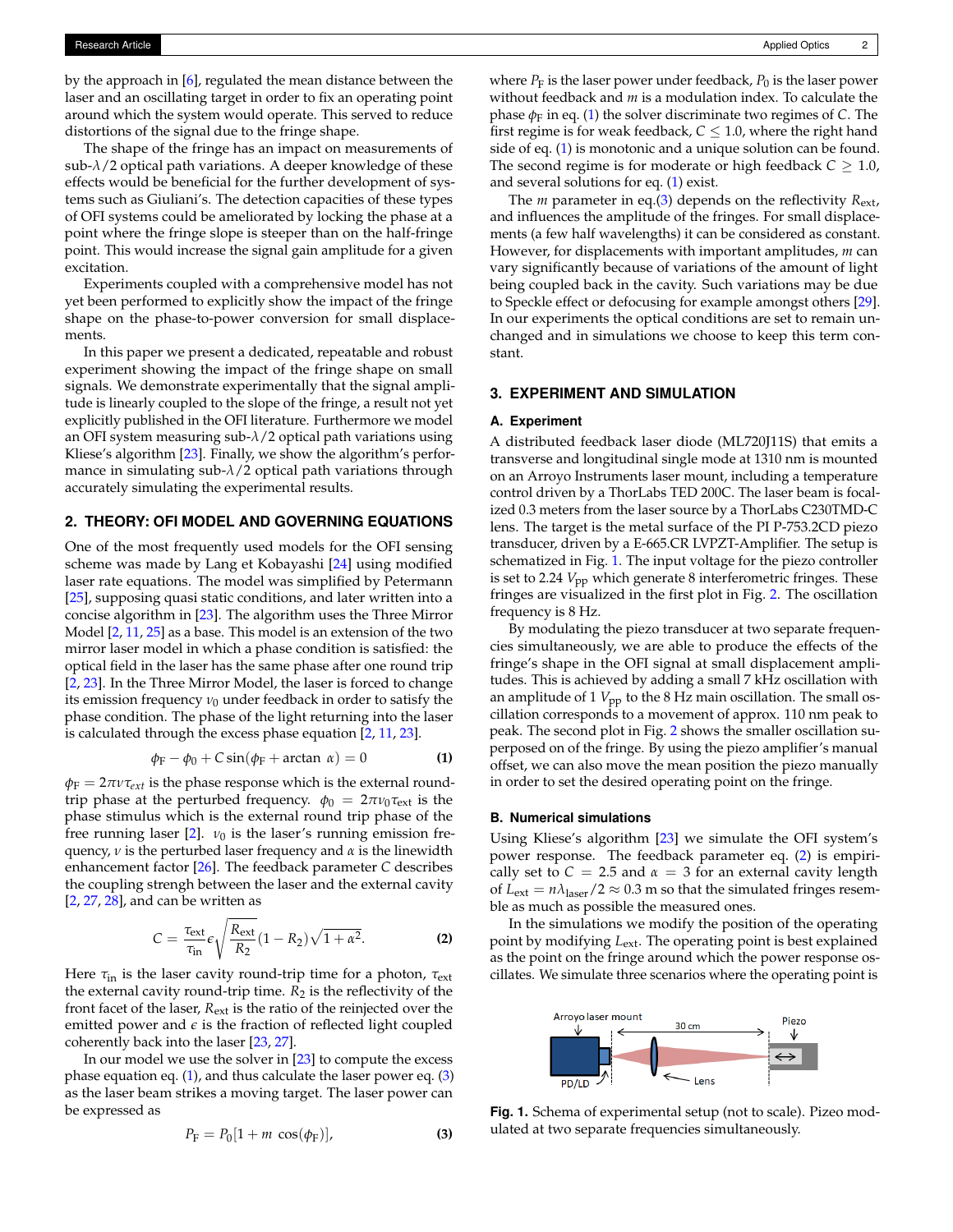

**Fig. 2.** Experimentally acquired, laser responses measured in Volts. **Top**: Fringes generated by moving target modulated at 8 Hz with amplitude 5.02 *µ*m zero to peak. **Middle**: Fringes generated by moving target modulated at 8 Hz and at 7 kHz with amplitudes 5.02 *µ*m and 110 nm respectively. **Bottom**: Zoom on fringe number 3 from the left in the middle plot. Fringe with small oscillations on top. The underlying fringe has been approximated by a 3*rd* degree polynomial.

at three different positions, and for each operating point position we simulate a target displacement of amplitude 110 nm and frequency 7 kHz. Figures 3 and 4 shows the output power variation as the target moves back and forth around each operating point.

## **4. DISCUSSION**

The simulations presented in Fig. 3 show that the slope *β* of the fringe has an effect on the phase-to-power conversion gain, and thus the amplitude of the detected signal. The slope is calculated by considering the change in laser power per change in external cavity length. It can also be approximated by change in laser power per change in time.

$$
\beta = \frac{\mathrm{d}\cos(\phi_{\mathrm{F}})}{\mathrm{d}\phi_{0}} \approx \frac{\mathrm{d}\cos(\phi_{\mathrm{F}})}{\mathrm{d}t}
$$
 (4)

The phase  $\phi_0 = \tau_{ext} \cdot 2\pi c / \lambda_{\text{laser}}$  expresses the distance between the laser and the target through *τ*ext. *c* is the speed of light and *t* is time. Since the target moves at constant velocity over the range of the fringe, we can approximate *β* by deriving with respect to time *dt* instead. Simply put, the change in laser power per unit distance is equal to the change of laser power per unit time for a linearly moving target. As we'll see later, this approximation enables us to analyze the fringe slope in the time-domain signals acquired in experiments.

By setting the operating point between positions A and B in Fig. 3 the gain is higher than between positions C and D by a factor 1.47. Furthermore one can estimate the fringe slopes over the parts that produced the interferometric signals by drawing a straight line from position A to B and then from C to D. The slope between positions A and B is calculated to  $\beta = 0.3$  whereas the slope from C to D is  $\beta = 0.2$ . In applications such as the one in [6], locking the operation point to the beginning of the fringe would thus be more beneficial when measuring very small changes in the optical path.



**Fig. 3.** Simulation of laser power response (arb. units) as function of operating point. **Top figure**: Black dotted line: Phase development  $cos(\phi_F)$ , Purple line: corresponding fringes, Blue and red lines: part of fringe traveled. **Bottom figure**: Blue line: Power response between positions A and B, Red line: Power response between positions C and D.

By further moving the operating point we can completely distort the output signals as shown in Fig. 4. Positions E and F have been placed on top of the fringe, right before the discontinuity. The simulation of the oscillation between these two positions confirm comments from [22], where the authors stated that placing the operating point on the top of the fringe would distort their signal.

To further validate the performance of Kliese's algorithm [23] in the sub-*λ*/2 domain we have compared the acquired signal to a simulation, as shown in Fig. 5. In the simulation we replicated the piezo's real movement while setting other experimental



**Fig. 4.** Simulation of laser power response (arb. units) as function of operating point. **Top figure**: Black dotted line: Phase development cos(*φ*F), Purple line: corresponding fringes, green line: part of fringe traveled. The top of the fringe  $(cos(\phi_F) = 1)$  is marked with a red spot. **Bottom figure**: Power response between positions E and F.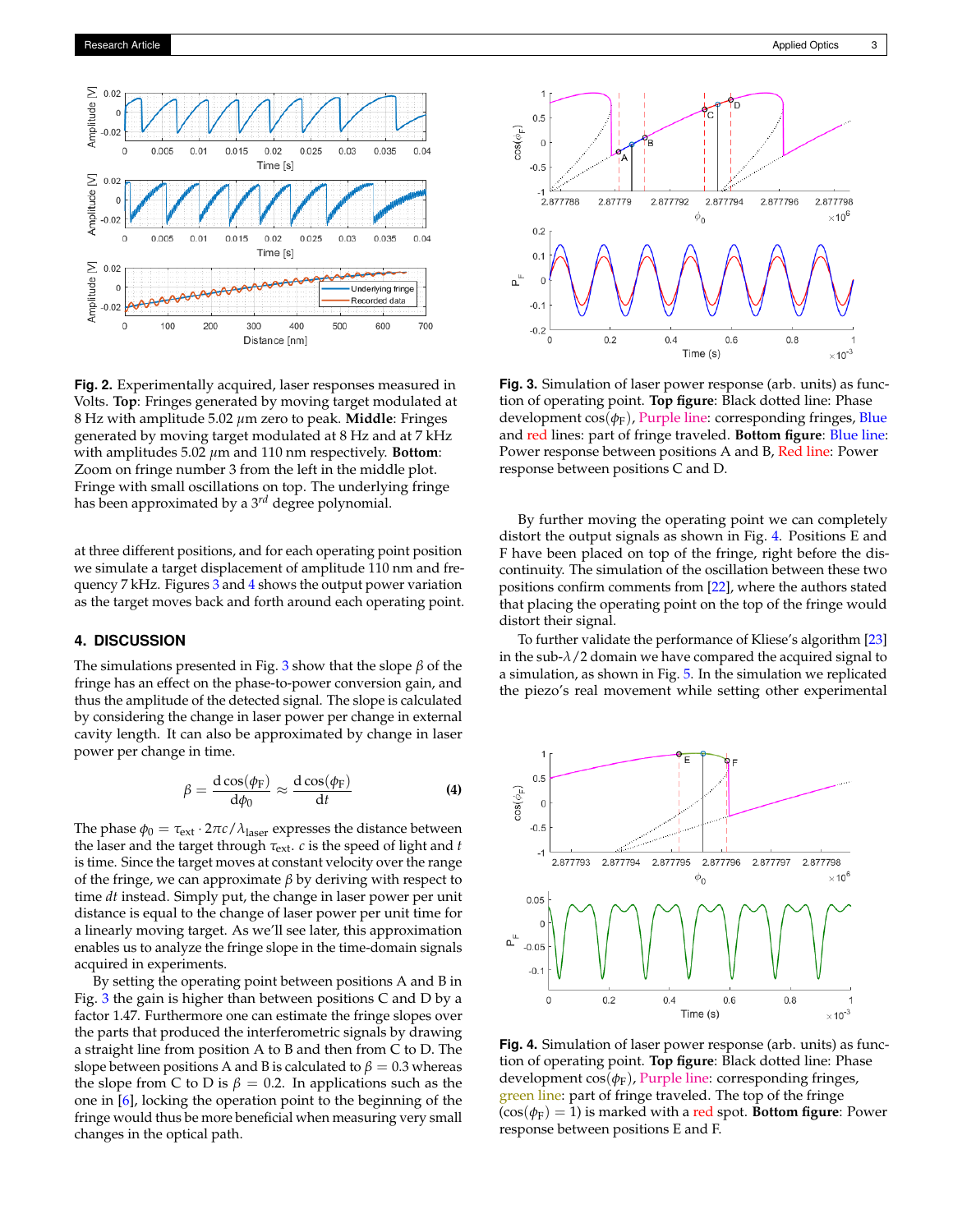

**Fig. 5.** Comparison of measured interferometric signal (**top**) and simulation (**bottom**). The fringes have been removed using a high-pass filter, leaving only the 7 kHz oscillation in the signal. The amplitude of the 7 kHz oscillation is greater at the beginning of the fringe than at the end. The simulation result is remarkably true to the experiment.

parameters such as *L*ext and *C* (described in section 3.A) equal to those in the experiment. Figure. 5 is a zoom on fringe number 3 from the left in Fig. 2. For both the simulated and acquired signal, the fringe's slow amplitude change is removed by a 1<sup>st</sup> order Butterworth high-pass filter with a cutoff frequency of 6 kHz, thus leaving only the 7 kHz component.

Figure 5 offers a good visualization of how well Kliese's algorithm [23] works for sub-*λ*/2 optical path variations as there is clear agreement between the experimental and simulated result. We observe how the amplitude of the 7 kHz oscillation diminishes towards the top of the fringe (towards the right) in both the experiment and in the simulation, followed by a distortion of the signal before the fringe discontinuity.

In order to demonstrate that the signal amplitude of a sub*λ*/2 oscillation is linearly dependent on the slope of the underlying fringe we study the last plot Fig. 2. We have extracted the third fringe in the middle plot, and we have approximated the underlying fringe by a 3<sup>rd</sup> order polynomial. The x-axis is converted to meters in order to reflect the target displacement of a half laser wavelength of 655 nm, which generate one fringe. We study the slope of the fringe, like in the simulations in Figures 3 and 4, and compare it to the amplitude of the 7 kHz oscillation.

The linear relationship is found by comparing the peak-topeak amplitude variation ∆*V* over the full fringe, and the variation of slope *β* of the fringe. The peak to peak amplitude ∆*V* is extracted from the bottom plot in Fig 2 using a peak detection algorithm. The fringe slope is computed as the first derivative of the power variation depicted in Fig 2 (bottom). The amplitude and the fringe slope are normalized with regard to their average value over the full fringe ( $\lt \beta$  > and  $\lt \Delta V$  >).

$$
\beta_{\text{norm}} = \frac{\beta}{\langle \beta \rangle} \tag{5}
$$



$$
V_{\text{norm}} = \frac{\Delta V}{\langle \Delta V \rangle} \tag{6}
$$



**Fig. 6.** Evolution of the slope of the fringe and the evolution of the amplitude of the oscillations. **Top**: Based on signal from experiment (top plot in Fig. 5). **Bottom**: Based on simulated signal (bottom plot in Fig. 5).

are shown in the first plot Fig. 6. The second plot in the figure shows the result for the simulated signal. The recorded and the simulated signals provide similar results: The signal amplitude decreases at the same rate as the slope of the underlying fringe. Thus we have demonstrated that the relationship between the amplitude of a sub- $\lambda/2$  signal and the fringe's slope is linear, a result that - to the best of our knowledge - has not been explicitly reported in literature so far.

These results may have have a great impact on measurements of nanometric scale amplitude displacement or using the acousto-optic effect [30, 31]. By adjusting the operating point on the fringe we believe we can increase the detectors sensitivity for very small displacements well below the laser's half-wavelength. This would also have an impact on acoustic detection using the OFI detection scheme as we would be able to detect lower acoustic powers than before.

Since the linear relationship between the slope of the fringe and the signal amplitude is demonstrated, an interesting solution would be to set the operating point where this slope is at the highest, that is to say in the fringe discontinuity. However, with large coupling coefficient *C*, maintaining such an operating point is difficult while controlling it with an open loop injection current command. Nevertheless, in order to demonstrate the validity of this hypothesis we have composed an experiment in which we degraded the strength of the feedback coupling by defocusing the laser beam. We estimated  $C \sim 0.8$  using [23]. We then used the piezo amplifier's manual actuator to shift the mean position of the piezo, and hence the fringe operating point. The piezo was then modulated at 100 Hz at 3 mV peak to peak which corresponds to an amplitude of 8 nm peak to peak, which is the smallest stable oscillation we can produce with our system. First, the operating point was set approximately to the middle of the fringe. Then, the operating point was set in the discontinuity.

The first plot in Fig. 7 is an acquisition of the fringes obtained with the coupling factor  $C \sim 0.8$ . Estimations of the operating point positions for the following acquisitions are marked in black and red. The second plot shows the time-domain acquisition of the laser power variations while the operating point is within the black zone. The third plot shows the time-domain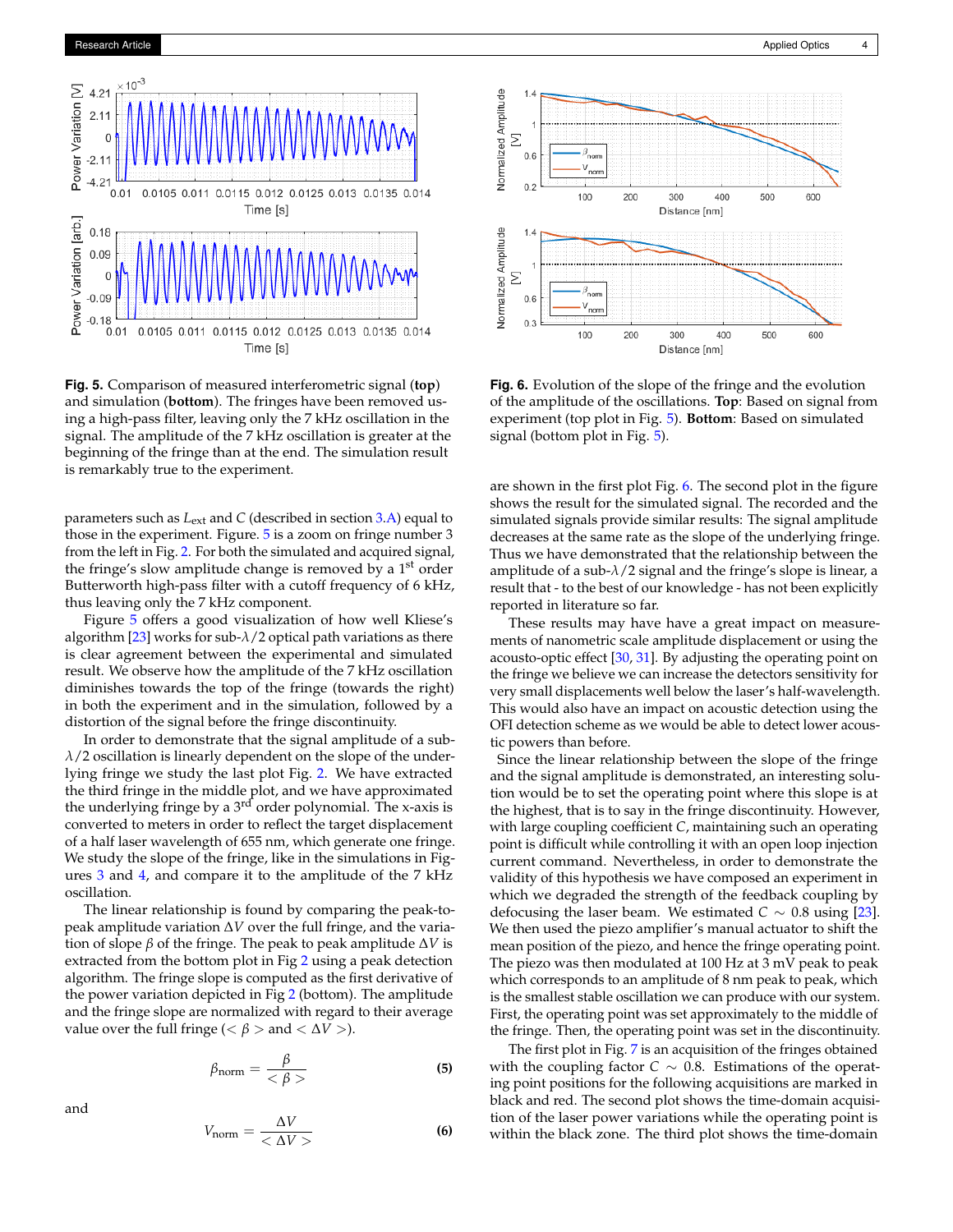

**Fig. 7. Top**: Shape of fringes used in experiment. Comparison between operating point placed mid-fringe (**Middle**), and operating point in phase jump (**Bottom**). A barely detectable displacement signal gains amplitude by clever positioning. Piezo movement:  $8 \text{ nm}_{\text{pp}}$ . Marked in red and black in top plot: Approximate operating point zones for the two plots.

signal when the operating point is set within the red zone, in the discontinuity. As expected, the amplitude is higher in the last plot. The frequency - domain of the two signals were calculated and analyzed. The peak of the 100 Hz component of the signal produced mid-fringe had an amplitude of −98.82 dBV and a noise level of −107 dBV. Thus the peak is only 8.18 dB above the noise floor. With the operating point positioned in the discontinuity, the amplitude of the 100 Hz was −80.93 dBV, 17.8 dB above the noise floor of 98.73 dBV.

While the *C* increases it implies towards a steeper and steeper intra-fringe zone. However, a steep slope will limit the dynamic range of the measurement. If a displacement is larger than the intra-fringe zone allows, the operating point will jump to a new stable mode. Further studies of the laser dynamics for higher feedback levels will clarify the limitations and benefits of such a system.

This result opens up for new investigations in the sub-*λ*/2 OFI sensing domain, with several exciting questions to investigate such as; The dynamic range dependency to the feedback conditions; The upper limitation of *C*, and; The determination of an optimal intra-fringe condition that could be achieved while modifying the feedback coupling. One could also imagine a system similar to the one employed in [6] to lock the phase onto the fringe jump, and thus exploit the higher phase-to-power gain factor. Further research shall clarify these questions and further advance the OFI sensing scheme.

### **5. CONCLUSION**

In this paper we have shown experimentally and by simulation that the amplitude of a sub- $\lambda/2$  measurement is linearly dependent on the slope of the underlying fringe. This result has to our knowledge not yet been explicitly presented in the literature. We have validated experimentally the performances of Kliese's algorithm [23] in the sub-*λ*/2 measurement domain by replicating our experiment in simulation and obtaining similar results.

As confirmed by experiments, a simulation of an optical path variation around several positions on the fringe resulted in different output signal amplitudes. The simulation show that a

steeper fringe offers a higher gain in the phase to power conversion. A simulation of the piezo's real displacement from the experiment offers similar results to those recorded from the experiment.

Finally we have shown experimentally that placing the operating point in the phase jump, when  $C < 1$ , we can increase the signal amplitude for a small displacement. Exploring this very interesting piste shall provide further understanding of the OFI sensing scheme and its limits. A device such as the one presented in [6] could benefit from this study, by locking the phase at a more suitable position than the middle of the fringe.

## **ACKNOWLEDGMENTS**

This work has been performed with the LabCom CapIRO - a joint laboratory with the Toulouse INP, The LAAS - CNRS and ACOEM. Grants and funding provided by the Agence Nationale de la Recherche (ANR) and the Association Nationale de la Recherche et de la Technologie (ANRT).

## **DISCLOSURES**

The authors declare no conflicts of interest.

### **REFERENCES**

- 1. S. Donati, "Developing self-mixing interferometry for instrumentation and measurements," Laser & Photonics Rev. **6**, 393–417 (2012).
- 2. T. Taimre, M. Nikolić, K. Bertling, Y. L. Lim, T. Bosch, and A. D. Rakić, "Laser feedback interferometry: a tutorial on the self-mixing effect for coherent sensing," Adv. Opt. Photonics **7**, 570 (2015).
- 3. C. Bes, G. Plantier, and T. Bosch, "Displacement measurements using a self-mixing laser diode under moderate feedback," IEEE Transactions on Instrumentation Meas. **55**, 1101–1105 (2006).
- 4. I. Milesi, M. Norgia, P. P. Pompilio, C. Svelto, and R. L. Dellaca, "Measurement of local chest wall displacement by a custom self-mixing laser interferometer," IEEE Transactions on Instrumentation Meas. **60**, 2894–2901 (2011).
- 5. A. L. Arriaga, F. Bony, and T. Bosch, "Real-Time Algorithm for Versatile Displacement Sensors Based on Self-Mixing Interferometry," IEEE Sensors J. **16**, 195–202 (2016).
- 6. G. Giuliani, S. Bozzi-Pietra, and S. Donati, "Self-mixing laser diode vibrometer," Meas. Sci. Technol. **14**, 24–32 (2003).
- 7. Z. A. Khan, U. Zabit, O. D. Bernal, M. O. Ullah, and T. Bosch, "Adaptive cancellation of parasitic vibrations affecting a self-mixing interferometric laser sensor," IEEE Transactions on Instrumentation Meas. **66**, 332– 339 (2017).
- 8. S. Donati and M. Norgia, "Self-Mixing Vibrometer has picometer sensitivity by exploiting the FM Channel," in *Conference on Lasers and Electro-Optics,* (OSA, San Jose, California, 2018), p. ATu4M.7.
- 9. M. Norgia, G. Giuliani, and S. Donati, "Absolute Distance Measurement With Improved Accuracy Using Laser Diode Self-Mixing Interferometry in a Closed Loop," IEEE Transactions on Instrumentation Meas. **56**, 1894–1900 (2007).
- 10. L. Rovati, L. Di Cecilia, and S. Cattini, "On the feasibility of absolute distance measurement by using optical-feedback into a superluminescent diode cavity," IEEE Transactions on Instrumentation Meas. pp. 1–1 (2019).
- 11. M. Veng, J. Perchoux, and F. Bony, "Fringe Disappearance in Self-Mixing Interferometry Laser Sensors: Model and Application to the Absolute Distance Measurement Scheme," IEEE Sensors J. pp. 1–1 (2019).
- 12. G. Plantier, N. Servagent, A. Sourice, and T. Bosch, "Real-time parametric estimation of velocity using optical feedback interferometry," IEEE Transactions on Instrumentation Meas. **50**, 915–919 (2001).
- 13. A. Magnani, A. Pesatori, and M. Norgia, "Real-Time Self-Mixing Interferometer for Long Distances," IEEE Transactions on Instrumentation Meas. **63**, 1804–1809 (2014).